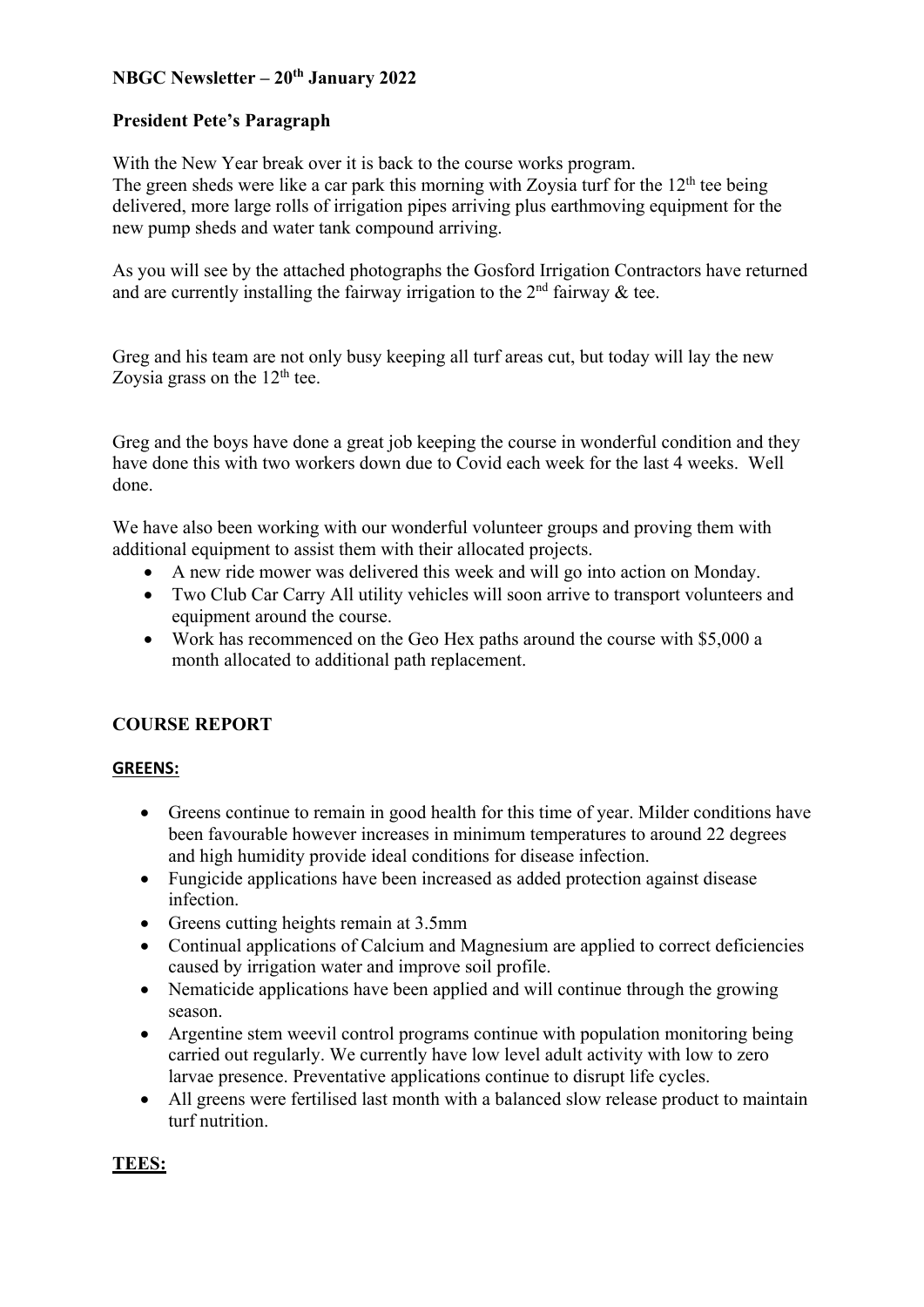- Reconstruction of the  $12<sup>th</sup>$  tee has now commenced, as approved by the board we will be using Sir Grange Zoysia. This Turfgrass species exhibits a greater shade tolerance to existing species and could be favourable to improve our shade affected tees.
- We have utilised some of the healthier turf removed from the  $12<sup>th</sup>$  tee complex to returf highly worn areas on the  $6<sup>th</sup>$  men's tee and  $13<sup>th</sup>$  ladies tee.
- Dusting programs have been carried out with 80/20 soil mix on thinner tees to assist with coverage.
- Quality chicken manure is currently being sourced to aid with growth encouragement.
- Herbicide programs will continue this month to control broadleaf weeds in tees.
- All tees were fertilised last month with a synthetic fertiliser to maintain turf nutrition and increase coverage.

# **FAIRWAYS**:

- All fairways have been fertilised last month with pleasing results. Fairway growth is very strong with many bare areas now covering over.
- Turfing programs are being carried out on fairways as new irrigation is installed to stabilise and speed up recovery around sprinklers and valve boxes. The results are fantastic I am very pleased with the minimal impact from the fairway installation.
- Coring programs on fairways have been slow with wet conditions making it difficult for us to collect cores. This program will continue through the summer months. We are seeing great results from the fairways that have already been cored.
- Cores collected are being used to fill mainline trenches and bare areas to assist in turf coverage.
- Topdressing of bare patches around green surrounds continues with 80/20 soil mix to improve coverage.
- Wetting agents are also being applied to fairways to assist with water penetration in hydrophobic areas.

# **BUNKERS**

- Edging of bunker lips continues to be carried out monthly.
- Follow up Herbicides will be applied to control weeds in bunkers
- Selective herbicides will be used to control weeds on bunker surrounds.

## **STAFF**

- Staff have been exceptional over the Christmas period, with shorter weeks from public holidays and staff isolating from Covid 19 we have managed to keep on top of most things. We have a busy month ahead with plenty of projects underway and will do our best to keep everything balanced.
- Covid 19 is a threat being faced by all departments at the club, to minimise the risk we reintroduced staggered start and break times. To date we have had 2 staff members infected and another in isolation with an infected family member.
- We are currently advertising for a groundsman as a replacement for Shayne Rose to regain staff levels.

# **IRRIGATION**:

• Construction certificate for water storage tanks and new pump station has finally been received.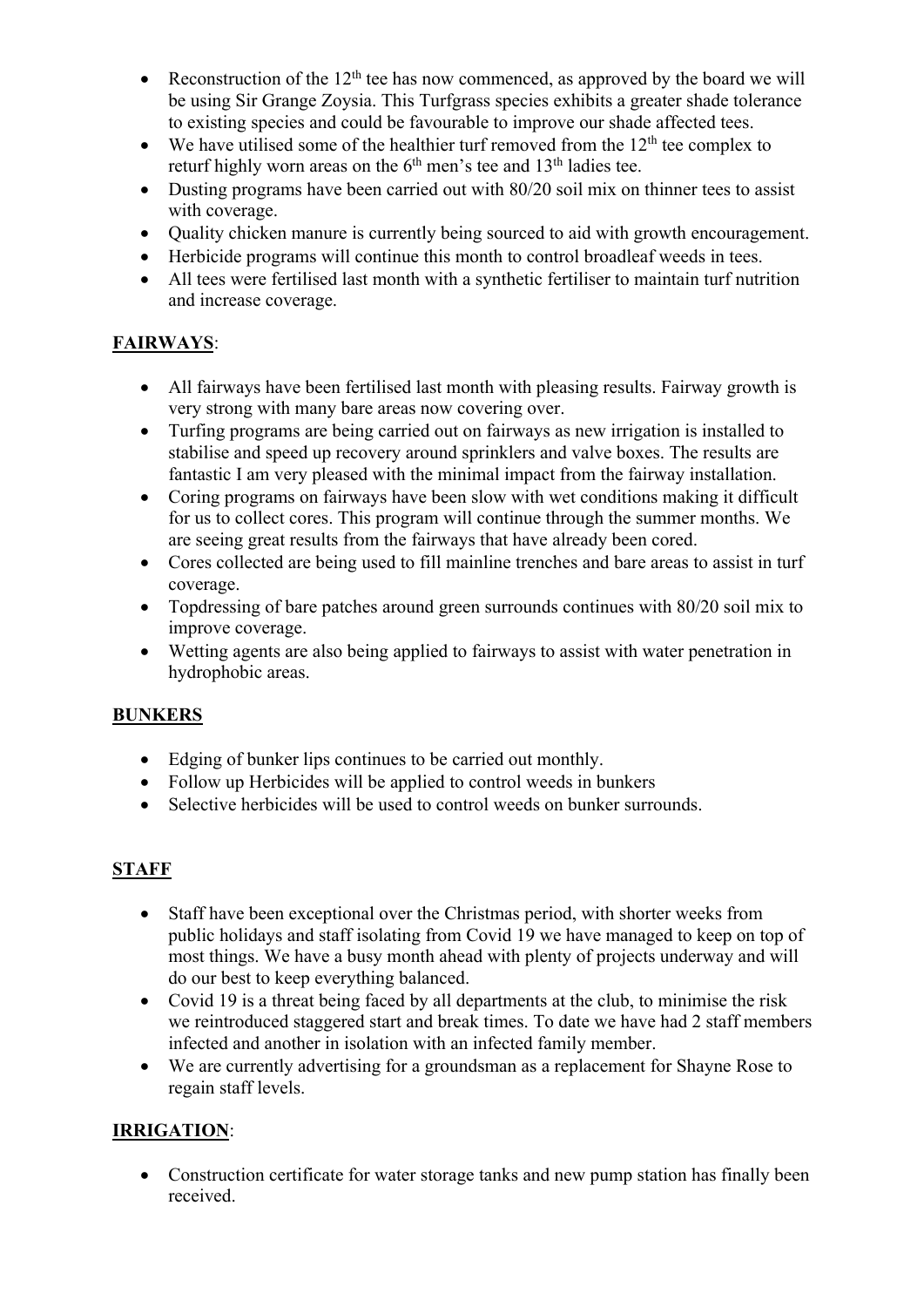- Grant Webster has advised he will begin survey work on the Mahoney toadlet this week his visits will be at night on the  $6<sup>th</sup>/7<sup>th</sup>$  January.
- Gosford Irrigation has taken leave over the Christmas break they are expected to recommence works on the 13<sup>th</sup> January.
- Installation of fairway and tee sprinklers continued last month with the  $15<sup>th</sup>$  and  $3<sup>rd</sup>$ holes completed as well as the  $7<sup>th</sup>$  and  $14<sup>th</sup>$  tees.
- Tree Loppers have completed tree removal at the pump shed site with earthworks to commence this coming week.
- We are still waiting on an updated quotation from Azcon including the formwork for the concrete ring beams.

# **GENERAL ITEMS**

• Through the news recently you would have heard there is a world shortage on the availability of Urea, the news highlights the shortage of the Ad Blu additive used in most trucks and diesel plant. Urea (Nitrogen) is the core ingredient used in manufacturing of synthetic fertilisers. This shortage has seen a 50% increase in the pricing of fertilisers over the last 3 months, with further increases forecasted. This is going to impact on our fertiliser budget.

### **Greg Stynes Golf Course Superintendent**

As you can see by the report above just how busy the green staff have been. They do all this work so we can chase a little white ball around 2-3 times a week.

See you out there.

**Peter Fagan President**

## **From the Captain**

Limited spaces are available for the Opening Day event to be held on Sunday 30th January and will be a 4 person Ambrose, drop off event with a shotgun start at 12:30pm followed by the Annual Prize Giving with free snack food and subject to any existing Covid limitations.

Happy golfing

**David Rann Captain**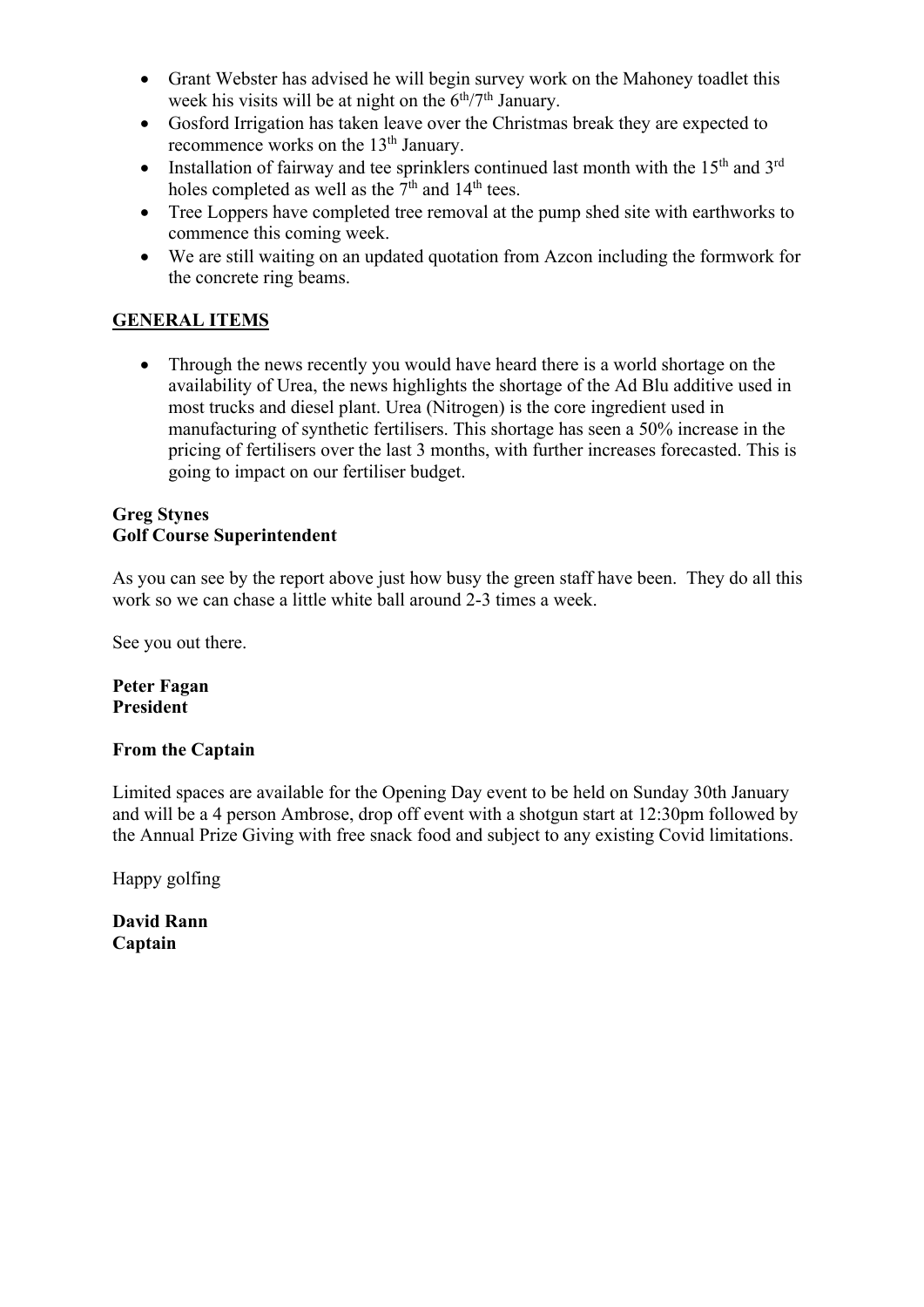# **Ladies newsletter**

January 7th, 2022

Ladies,

Happy New Year! Christmas and New Year has come and gone - all too quickly, and I do hope you had a lovely time eating, drinking and playing golf.

It was my first Christmas with family and grandchildren from UK - so very special.

#### Gala Day

The competition is now fully subscribed, all we wish for now is a sunny day on the 1st February.

Although we have been limited to 120 in the function room, Trevor has confirmed we may have a few tables outside on the adjacent balcony. If any group would like to sit on the balcony, please let me know.

Trevor has also confirmed we can have registration in the club, rather than downstairs outside the pro shop (which I must say gets a bits chaotic when we have everyone arriving at the same time) so this will help smooth the process and allow sale of raffle tickets upstairs too. **Registration can begin 7.15am.**

If you have friends from other clubs playing with you, or with another group, please remind them they need to provide evidence of double vaccination when checking into the NBGC.

If you have not already booked your cart and you need one - best do it soon.

At this stage we are being positive about the Gala Day going ahead - however if NSW government make any further restrictions, we will inform you of the changes as soon as we know.

The draw will be published **by 25th January.**

#### Tuesday and Thursday Sponsorships

To help reward the winners of our weekly competitions, many of you sponsor \$30 to increase the pool of prize money on a competition day.

For those of you who are new to NBGC or do not know, each year we look for members to donate funds or vouchers (coles/woolworths/pro shop etc) to the value of \$30.

For the Tuesday competitions, three lady members will sponsor first prize in each division, and on Thursday we have two lady members sponsoring the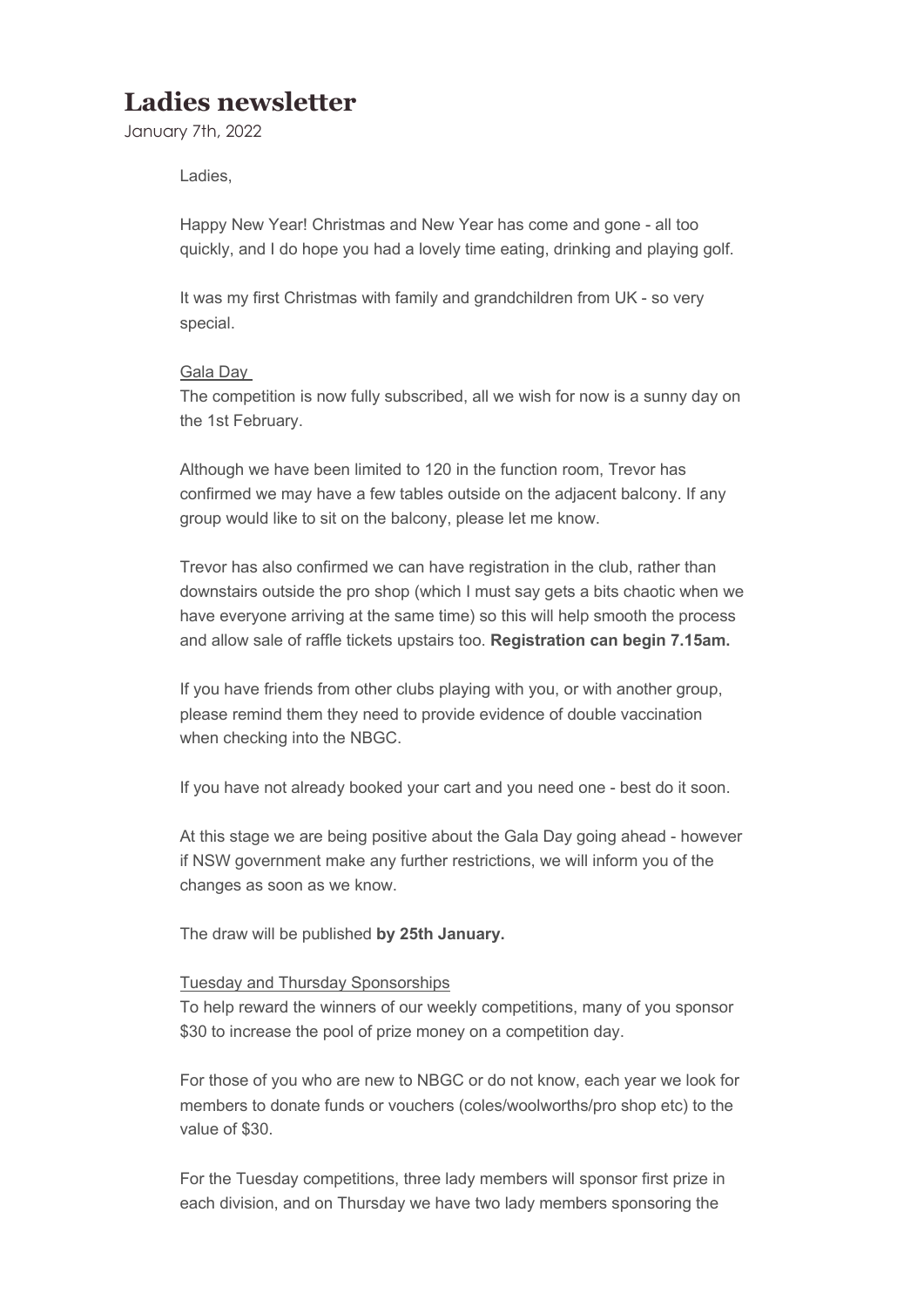two divisions.

A few ladies who attended the AGM in November 2021 kindly pledged \$30 for our weekly competitions in 2021, but today I am reaching out to others who may like to contribute and we would greatly appreciate any interest.

We currently only have support until March 2022.

I will also be approaching some local companies to see if they would like to donate too. We are a small community, so keeping in touch with our local suppliers is a "win win" for everyone.

Our Captain Barbara is also looking into ways of increasing the prize pool money. If you are interested in donating as a sponsor, please click on the link here which will provide us with your details, or alternatively just contact me.

#### Champions of Champions

Our young Club Champion Amy Squires will be attending the Champions of Champions at Manly Golf club on 17th January, and we all wish her the very best in as this 36 hole competition. Barb Frost will be accompanying Amy for support.

#### Bay Buddies

The Bay Buddies begin their next semester on Tuesday 2nd February. If you are willing to be a mentor for these ladies who are new to golf and wish to learn the etiquette of our game, please contact Ann Turner on 0409 556 949.

Mentors go out with the Buddies for 9 holes on a Monday and a Wednesday afternoon around 2.30pm; Ann arranges a roster of the volunteers, according to your preferred day, spreading the load over the month.

**Jeannie Punshon 0411166734**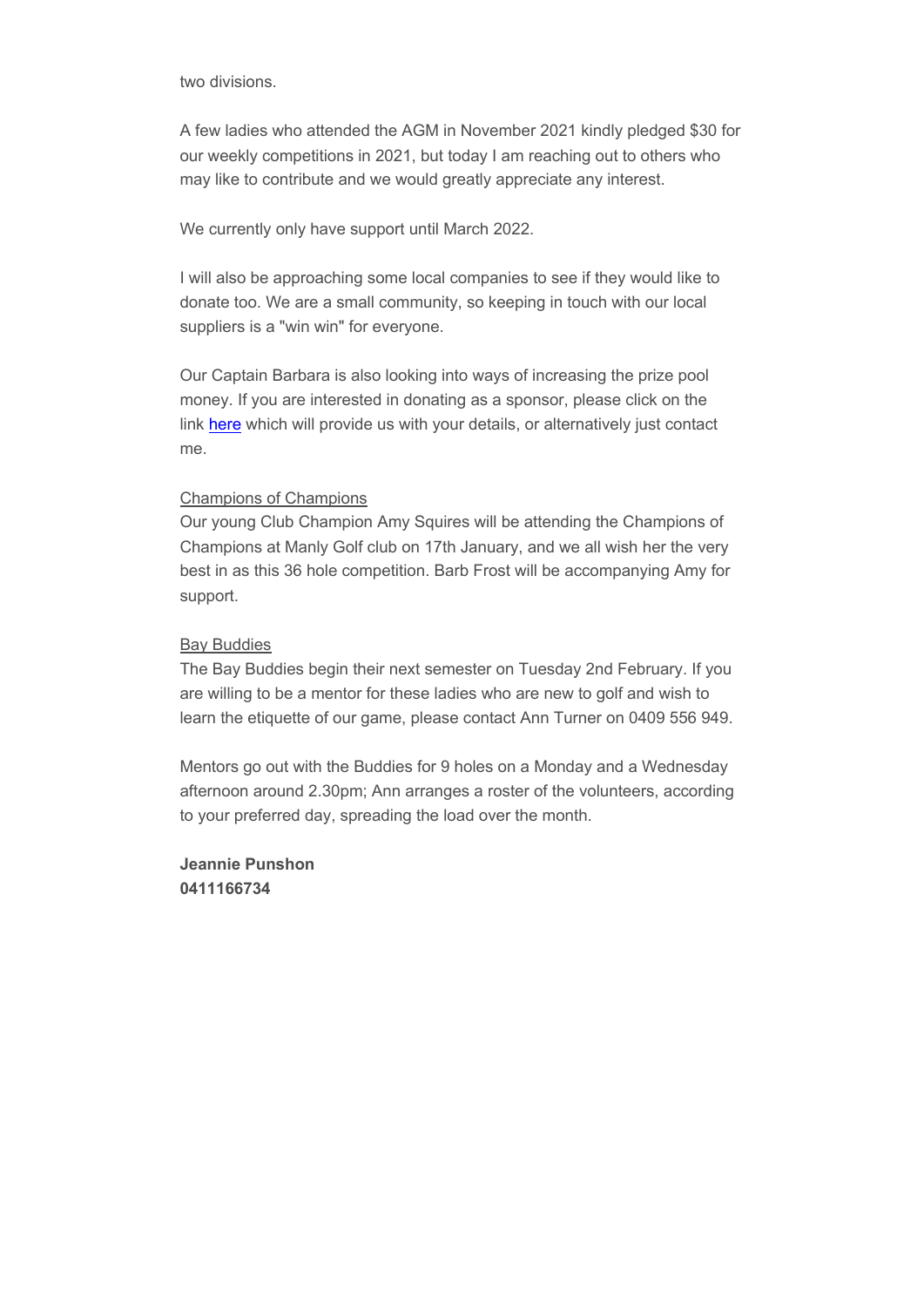# **Members Newsletter**

January 6th, 2022

#### **President Pete's Paragraph**

Happy New year to all.

#### Covid-19

As we are all aware the new Omicron variant is causing issues in most businesses. NBGC is not immune to the Covid-19 spread and we are experiencing staff shortages in most departments. Please be patient if you do experience any service delays. Staff will only return to work when they have passed all Covid protocols.

#### Water & Sand

It has been brought to my attention that a prominent Local Real Estate Agent known as Shorty 2022 golfing year has had a couple of early incidents on the golf course, one with water and the other with sand. It is alleged last Saturday after his tee shot on the 13th hole landed in the 13th water hazard, he took a shoe and sock off plus he took his valuables out of his pockets including his electric buggy remote control. He then hit a low running 6 iron into the bunker and after playing the shot threw his 6 iron onto the grass which hit the buggy remote and sent the buggy into the water hazard.

Yesterday with dry golf equipment Shorty hit his 3rd shot on the 7th and it plugged deep into the LHS bunker face with the ball not visible. Shorty had an almighty swing which uncovered the golf ball, but the ball still remained in its original position with Shortly tumbling down the bunker face. Shorty went on to make a 7/1 with his marker (Lukey) questioning whether he should take a penalty for grounding his club when tumbling down the bunker face!! Team Short went on to defeat team Luke 5/4!!

#### Course Etiquette

I know we are all getting over Christmas, but please consider other golfers with your speed of play (keeping up with the group in front of you). If you fall behind endeavor to catch up.

Rake bunkers correctly so you would be happy to play from the area you have just raked , and keep your golf carts on cart paths and follow directional signs. I don't want to see members driving around the back of greens or parking next to paths.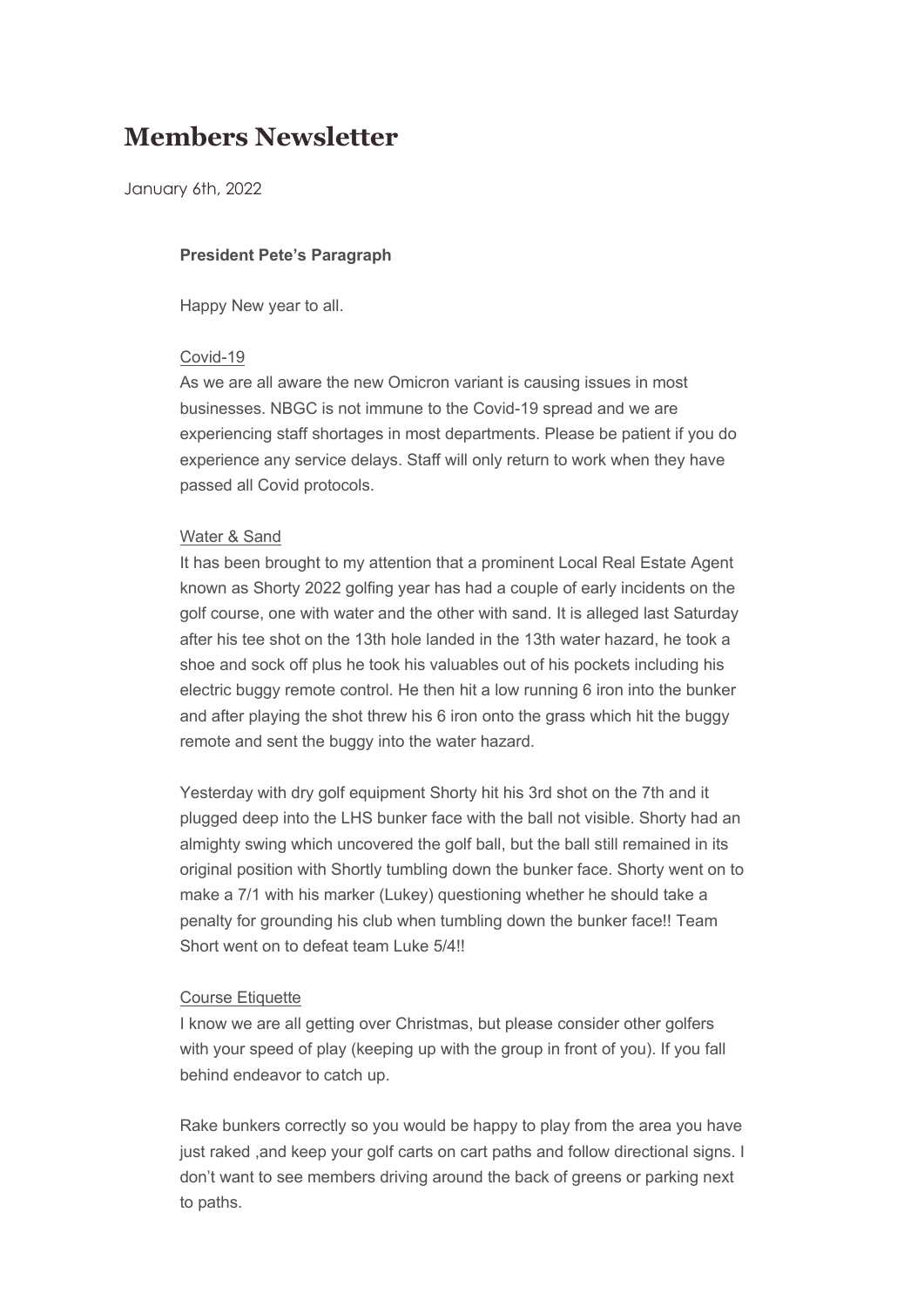The reason we have paths and direction signs (now red) is to protect the playing surfaces.

Your assistance with the above will be appreciated.

### **Peter Fagan President**

#### **From the Captain**

Welcome to 2022! Happy New Year! Let's hope that golfing returns to normality as soon as possible and that no further variants evolve from the dreaded Covid.

The District Championships from 2021 will now take place at Newcastle GC on Sunday 16th January for all grades. So, for \$30 (\$20 for Juniors) you can play at one of Australia's best courses and represent your own club at the same time. **Please register and pay at our Reception before this Friday 7th January at 5pm**.

All of our grade champions and the runners-up from 2021 are requested to play in this Newcastle District event. Our pennant teams would also find this quite "challenging".

By the time you read this most, if not all, of the club carts will have been retrofitted with a better GPS system than previously. But all cart drivers are expected to obey the rules to stay on the paths near the greens.

There has been quite a take-up of the new Mi Club phone app, but you must remember that the Rules of Golf still apply. If you submit an incorrect score, you may be disqualified from that comp.

I also strongly urge all players to read Rule 1 of golf where you will find that your obligations include smoothing bunkers, replacing divots and repairing pitch marks. Breaking any rule of golf can lead to disqualification if often repeated, so please make sure that both you and your playing partners know the Rules of Golf and comply with them.

We have even provided free pitch mark repairers which has led to an improvement in the greens.

I have received emails from a couple of members requesting we hold the online ballot earlier than 7pm, but as this is a temporary measure, we do not want another ballot change confusing members. Covid permitting we should